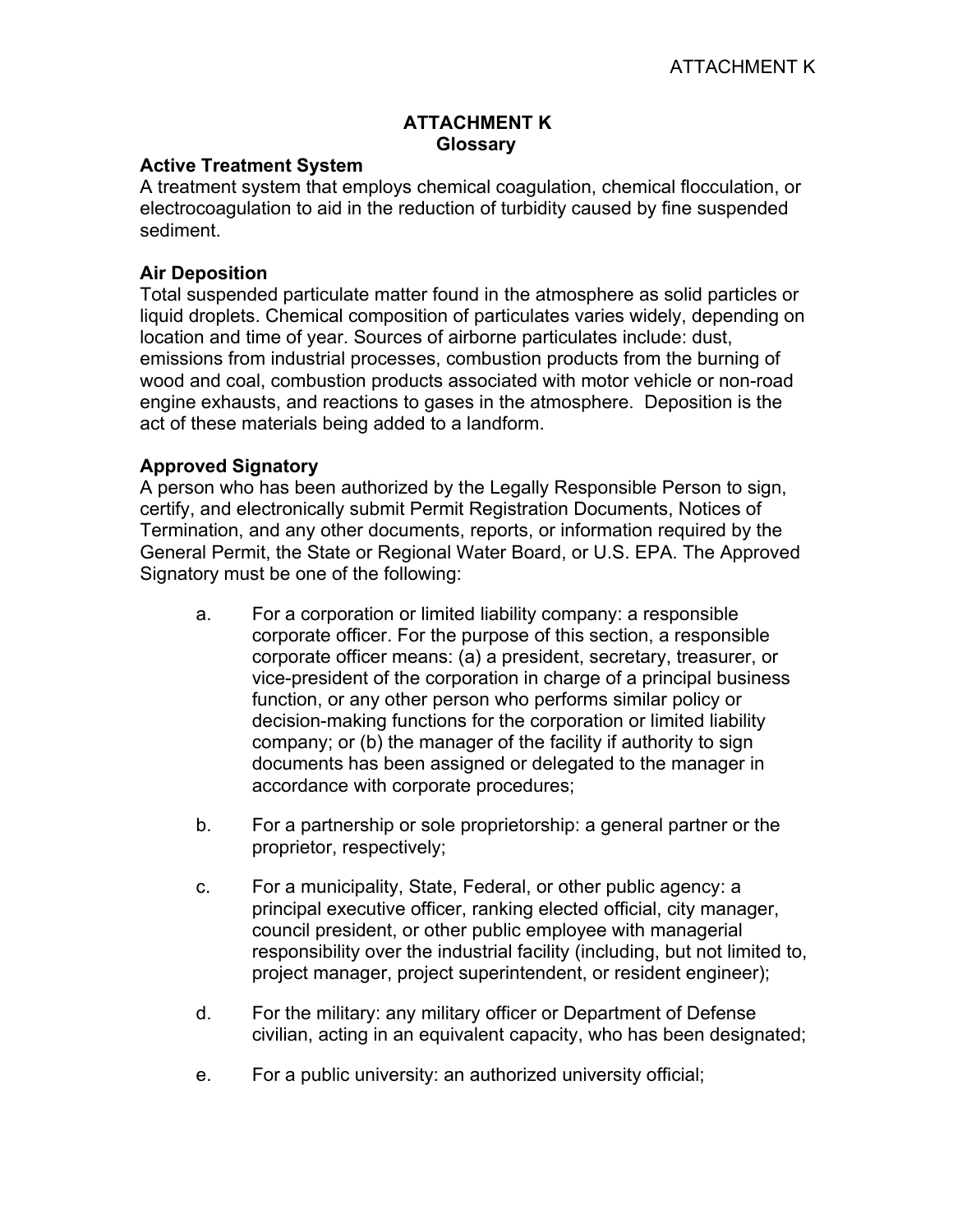- f. For an individual: the individual, because the individual acts as both the Legally Responsible Person and the Approved Signatory.
- g. For any type of entity not listed above: an authorized person with managerial authority over the industrial facility.

# **Beneficial Uses**

As defined in the California Water Code, beneficial uses of the waters of the state that may be protected against quality degradation include, but are not limited to, domestic, municipal, agricultural and industrial supply; power generation; recreation; aesthetic enjoyment; navigation; and preservation and enhancement of fish, wildlife, and other aquatic resources or preserves.

# **Best Available Technology Economically Achievable (BAT)**

As defined by US EPA, BAT is a technology-based standard established by the Clean Water Act (CWA) as the most appropriate means available on a national basis for controlling the direct discharge of toxic and nonconventional pollutants to navigable waters. The BAT effluent limitations guidelines, in general, represent the best existing performance of treatment technologies that are economically achievable within an industrial point source category or subcategory.

# **Best Conventional Pollutant Control Technology (BCT)**

As defined by US EPA, BCT is a technology-based standard for the discharge from existing industrial point sources of conventional pollutants including biochemical oxygen demand (BOD), total suspended sediment (TSS), fecal coliform, pH, oil and grease.

# **Best Professional Judgment**

The method used by permit writers to develop technology-based NPDES permit conditions on a case-by-case basis using all reasonably available and relevant data.

# **Best Management Practices)**

BMPs are scheduling of activities, prohibitions of practices, maintenance procedures, and other management practices to prevent or reduce the discharge of pollutants. BMPs also include treatment requirements, operating procedures, and practices to control site runoff, spillage or leaks, sludge or waste disposal, or drainage from raw material storage.

# **Chain of Custody**

Form used to track sample handling as samples progress from sample collection to the analytical laboratory. The COC is then used to track the resulting analytical data from the laboratory to the client. COC forms can be obtained from an analytical laboratory upon request.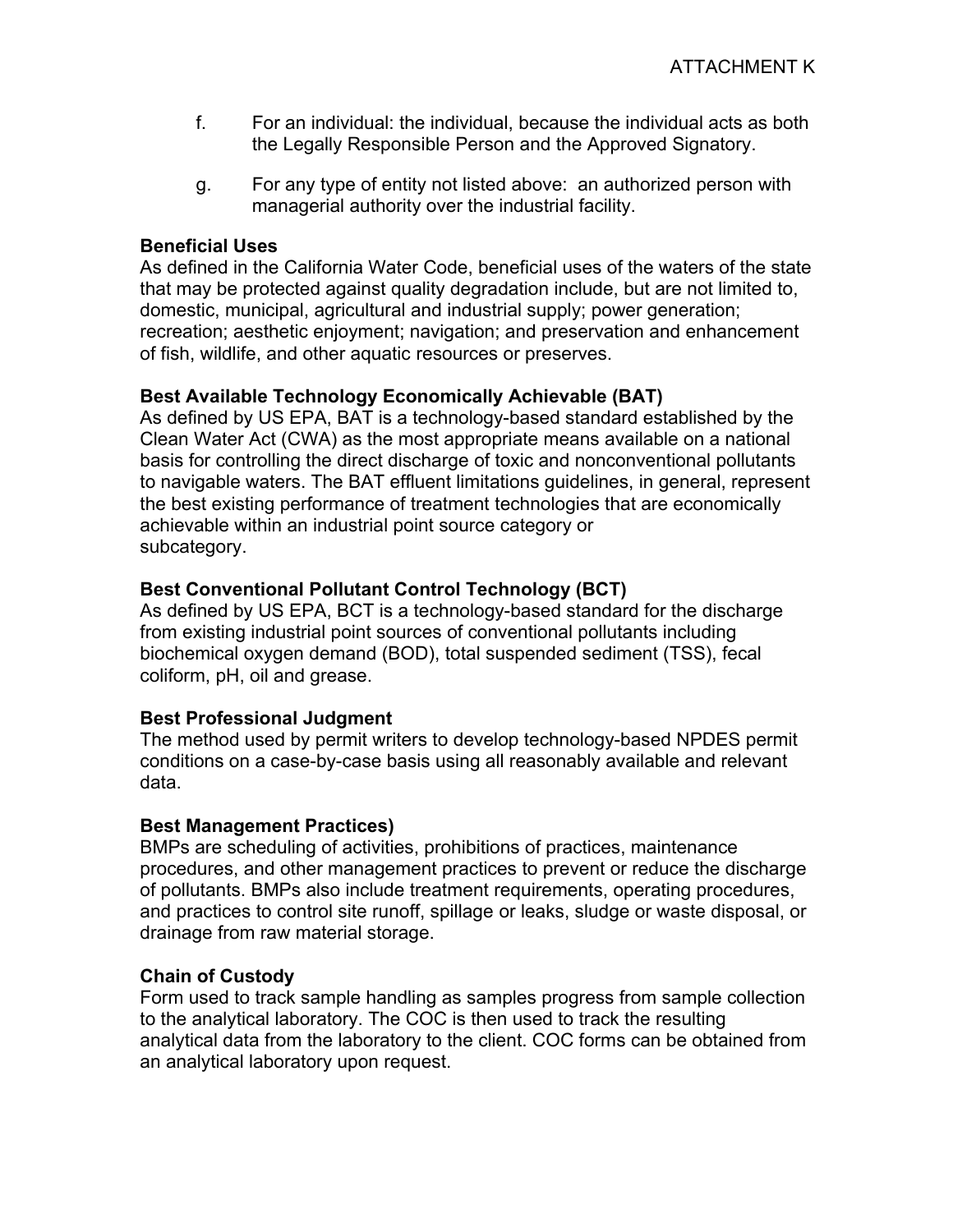# **Daily Sampling Average**

Daily average value for any one constituent or parameter is the average of all individual field measurements (for pH and specific conductance it is the average of the values, not the logarithmic average), or, for samples sent to an analytical lab, the average of the analytical results.

#### **Debris**

Litter, rubble, discarded refuse, and remains of destroyed inorganic anthropogenic waste.

#### **Direct Discharge**

A discharge that is routed directly to waters of the United States by means of a discrete conveyance such as a pipe, channel, or ditch (including a municipal storm sewer system), or through surface runoff.

#### **Discharger**

The Legally Responsible Person (see definition) or entity subject to this General Permit.

#### **Dose Rate (for ATS)**

In exposure assessment, dose (e.g. of a chemical) per time unit (e.g. mg/day), sometimes also called dosage.

#### **Drainage Area**

The area of land that drains water, sediment, pollutants, and dissolved materials to a common outlet.

#### **Effluent**

Any discharge of water either to the receiving water or beyond the property boundary controlled by the discharger.

#### **Effluent Limitation**

Any numeric or narrative restriction imposed on quantities, discharge rates, and concentrations of pollutants that are discharged from point sources into waters of the United States, the waters of the contiguous zone, or the ocean.

# **Erosion**

The process by which soil particles are detached and transported by the actions of wind, water, or gravity.

#### **Erosion Control BMPs**

Vegetation, such as grasses and wildflowers, and other materials, such as straw, fiber, stabilizing emulsion, protective blankets, etc., placed to stabilize areas of disturbed soils, reduce loss of soil due to the action of water or wind, and prevent water pollution.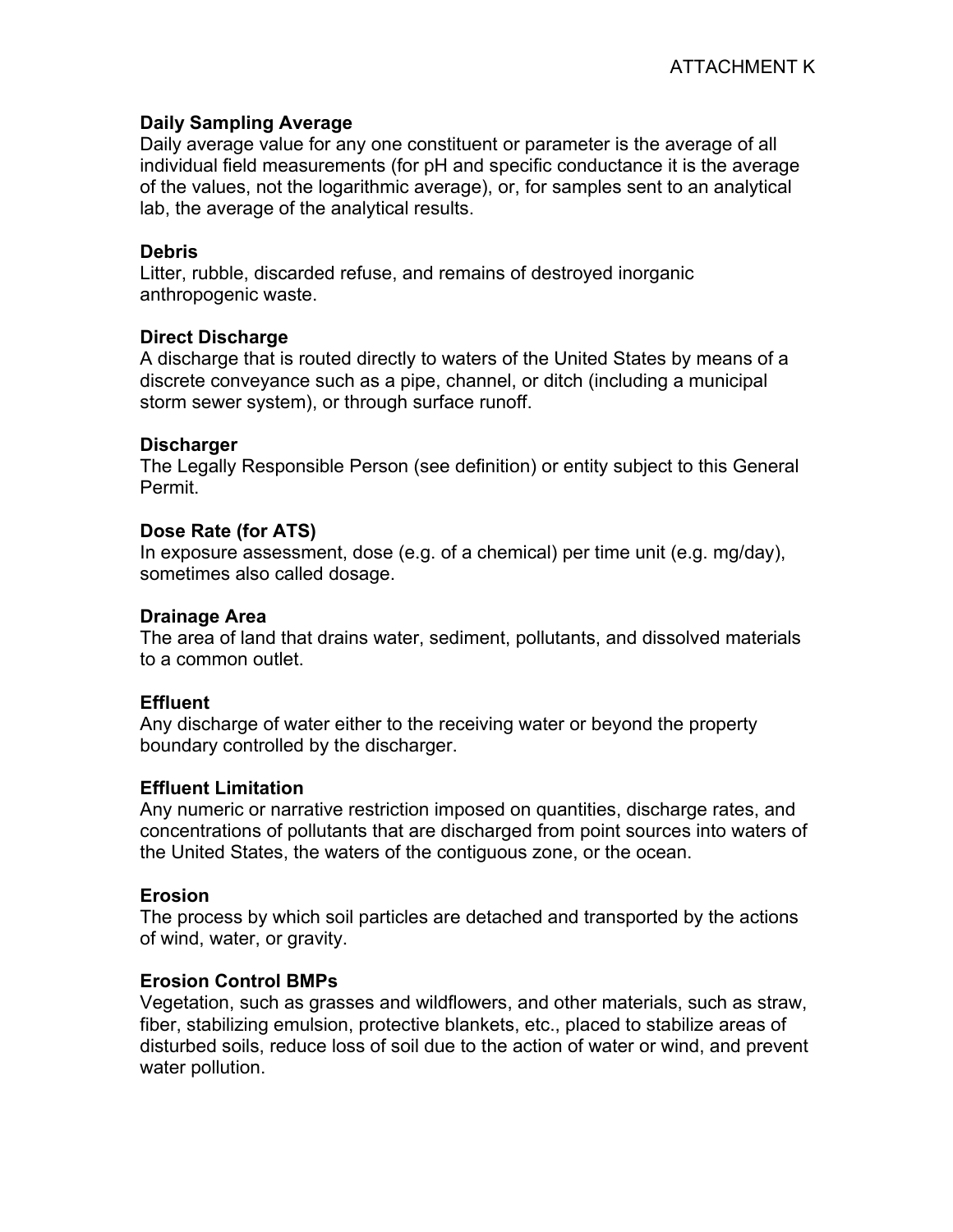# **Facility**

A collection of industrial processes discharging storm water associated with industrial activity within the property boundary or operational unit

# **Field Measurements**

Testing procedures performed in the field with portable field-testing kits or meters.

# **First Order Stream**

Stream with no tributaries.

# **Good Housekeeping BMPs**

BMPs designed to reduce or eliminate the addition of pollutants to construction site runoff through analysis of pollutant sources, implementation of proper handling/disposal practices, employee education, and other actions.

Green Infrastructure<sup>1</sup> (GI): An adaptable term used to describe an array of [products, technologies, and practices that use natural systems – or engineered](#page-3-0)  [systems that mimic natural processes – to enhance overall environmental quality](#page-3-0)  [and provide utility services. As a general principal, Green Infrastructure](#page-3-0)  [techniques use soils and vegetation to infiltrate, evapotranspirate, and/or recycle](#page-3-0)  [storm water runoff.](#page-3-0) 

# **Identified Organisms**

Organisms within a sub-sample that is specifically identified and counted.

# **Index Period**

<u>.</u>

The period of time during which bioassessment samples must be collected to produce results suitable for assessing the biological integrity of streams and rivers. Instream communities naturally vary over the course of a year, and sampling during the index period ensures that samples are collected during a time frame when communities are stable so that year-to-year consistency is obtained. The index period approach provides a cost-effective alternative to year round sampling. Furthermore, sampling within the appropriate index period will yield results that are comparable to the assessment thresholds or criteria for a given region, which are established for the same index period. Because index periods differ for different parts of the state, it is essential to know the index period for your area.

# **Legally Responsible Person**

A person, company, agency, or other entity that is the operator of the industrial facility covered by this General Permit.

<span id="page-3-0"></span><sup>&</sup>lt;sup>1</sup> http://www.epa.gov/oaintrnt/glossary.htm#g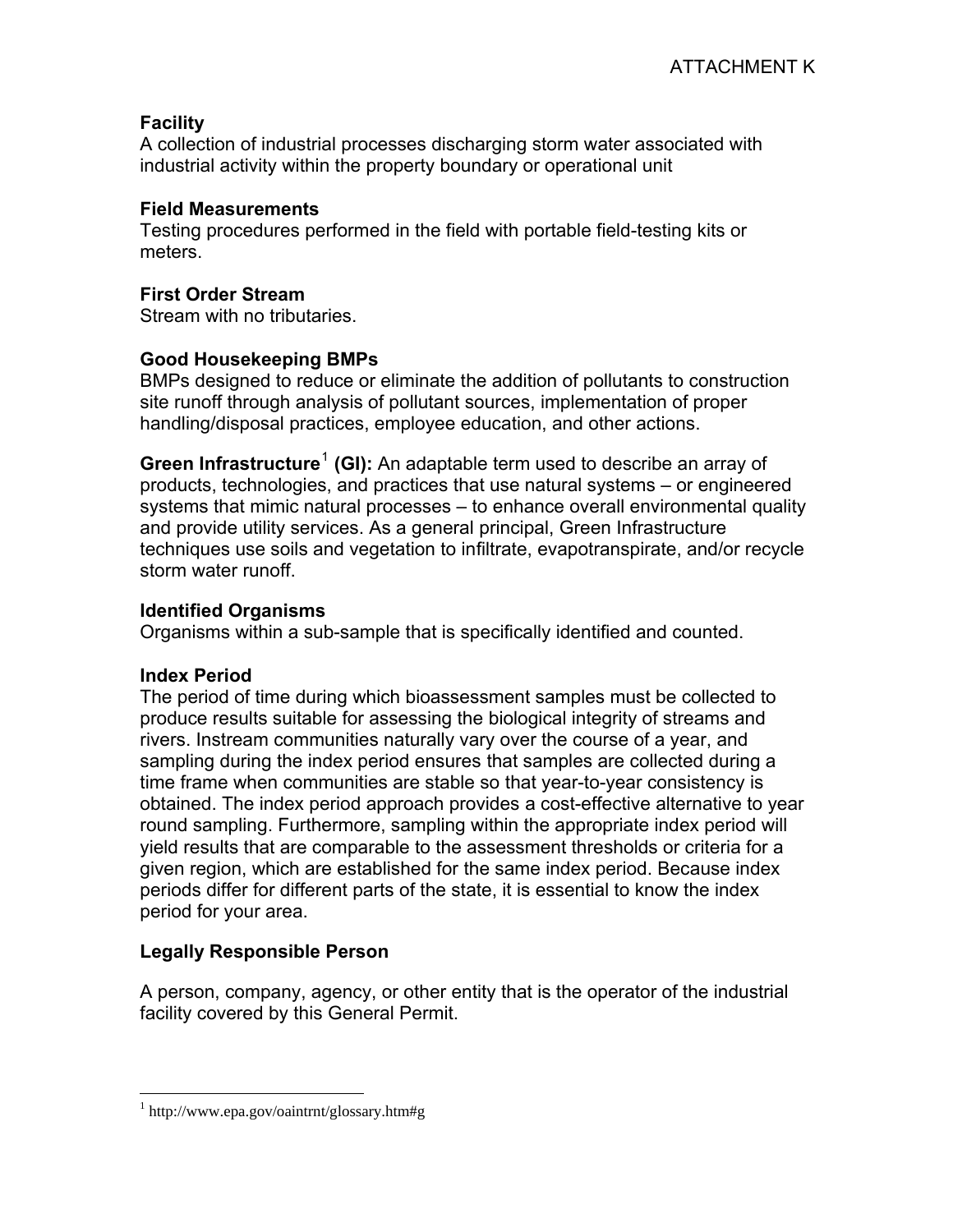# **Low Impact Development[2](#page-4-0) (LID)**

is a sustainable practice that benefits water supply and contributes to water quality protection. Unlike traditional storm water management, which collects and conveys storm water runoff through storm drains, pipes, or other conveyances to a centralized storm water facility, LID takes a different approach by using site design and storm water management to maintain the site's pre-development runoff rates and volumes. The goal of LID is to mimic a site's predevelopment hydrology by using design techniques that infiltrate, filter, store, evaporate, and detain runoff close to the source of rainfall.

# **Non-Storm Water Discharges**

Discharges are discharges that do not originate from precipitation events. They can include, but are not limited to, discharges of process water, air conditioner condensate, non-contact cooling water, vehicle wash water, sanitary wastes, concrete washout water, paint wash water, irrigation water, or pipe testing water.

#### **Non-Visible Pollutants**

Pollutants associated with a specific site or activity that can have a negative impact on water quality, but cannot be seen though observation (ex: chlorine). Such pollutants being discharged are not authorized.

#### **Numeric Action Level**

Level is used as a warning to evaluate if best management practices are effective and take necessary corrective actions. Not an effluent limit.

# **Original Sample Material**

The material (i.e., macroinvertebrates, organic material, gravel, etc.) remaining after the subsample has been removed for identification.

# **pH**

 $\overline{a}$ 

Unit universally used to express the intensity of the acid or alkaline condition of a water sample. The pH of natural waters tends to range between 6 and 9, with neutral being 7. Extremes of pH can have deleterious effects on aquatic systems.

# **Qualified SWPPP Developer**

Individual who is authorized to develop and revise SWPPPs.

# **Qualified SWPPP Practitioner**

Individual assigned responsibility for non-storm water and storm water visual observations, sampling and analysis, and responsibility to ensure full compliance with the permit and implementation of all elements of the SWPPP, including the preparation of the annual compliance evaluation and the elimination of all unauthorized discharges.

# **Qualifying Storm Event**

<span id="page-4-0"></span><sup>&</sup>lt;sup>2</sup> http://www.waterboards.ca.gov/water\_issues/programs/low\_impact\_development/index.shtml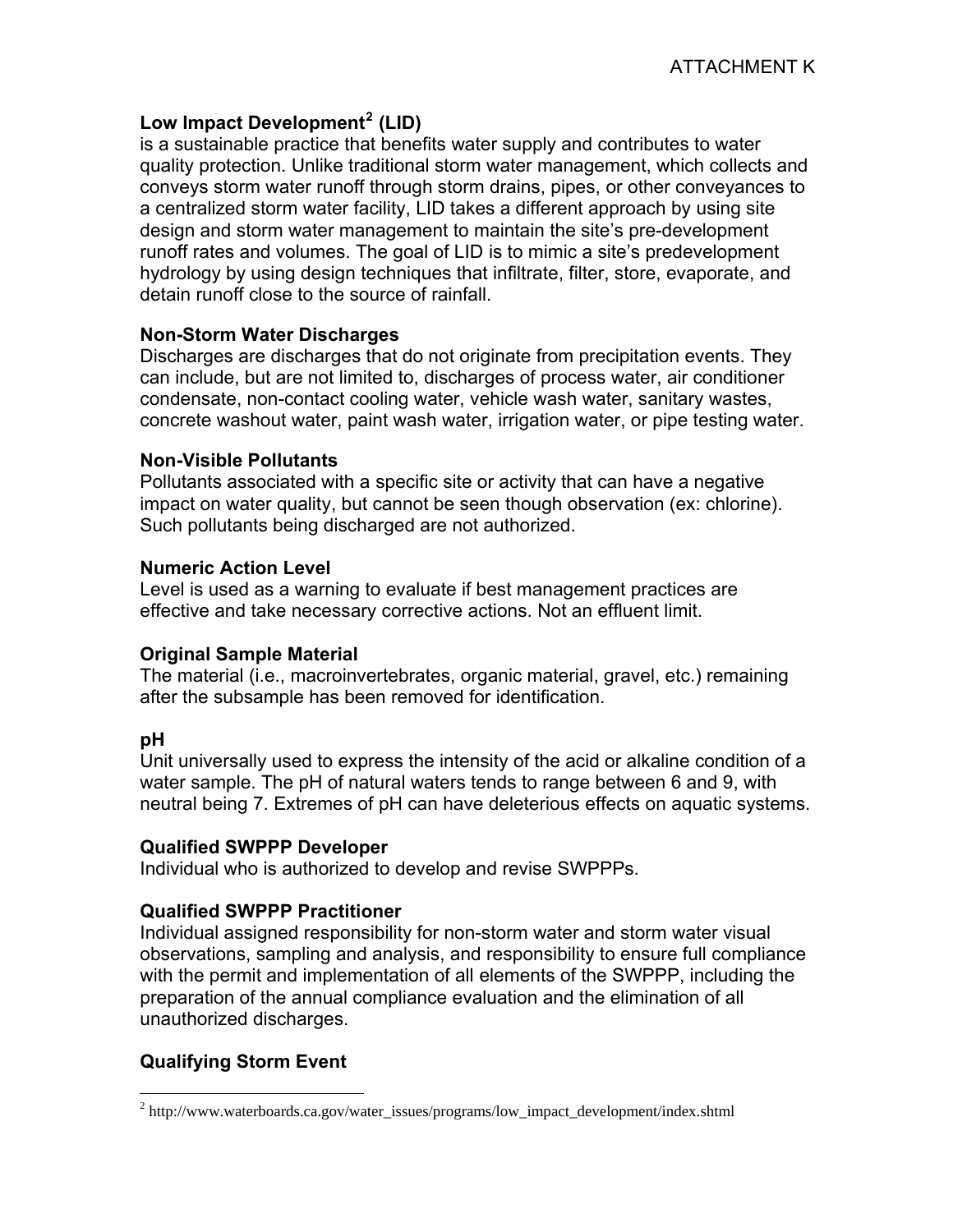An event that meets the following criteria:

- 1. Occurs during facility operating hours;
- 2. Is a storm event that has produced a minimum of  $\frac{1}{4}$  inch of rainfall as measured by an on-site rainfall measurement device; and
- 3. Is a storm event that was preceded by five consecutive days of dry weather. Dry weather shall be defined as five consecutive days of combined rainfall of less than  $\frac{1}{4}$  inch as measured by an on-site rainfall measurement device.

#### **Remaining Sub sampled Material**

The material (e.g., organic material, gravel, etc.) that remains after the organisms to be identified have been removed from the subsample for identification. (Generally, no macroinvertebrates are present in the remaining sub sampled material, but the sample needs to be checked and verified using a complete Quality Assurance (QA) plan)

#### **Runoff Control BMPs**

Measures used to divert runon from offsite and runoff within the site.

#### **Run-on**

Discharges that originate offsite and flow onto the property of a separate project site.

#### **Sediment**

Solid particulate matter, both mineral and organic, that is in suspension, is being transported, or has been moved from its site of origin by air, water, gravity, or ice and has come to rest on the earth's surface either above or below sea level.

#### **Sedimentation**

Process of deposition of suspended matter carried by water, wastewater, or other liquids, by gravity. It is usually accomplished by reducing the velocity of the liquid below the point at which it can transport the suspended material.

#### **Sediment Control BMPs**

Practices that trap soil particles after they have been eroded by rain, flowing water, or wind. They include those practices that intercept and slow or detain the flow of storm water to allow sediment to settle and be trapped (e.g., silt fence, sediment basin, fiber rolls, etc.).

#### **Sheet Flow**

Flow of water that occurs overland in areas where there are no defined channels where the water spreads out over a large area at a uniform depth.

# **Significant Materials**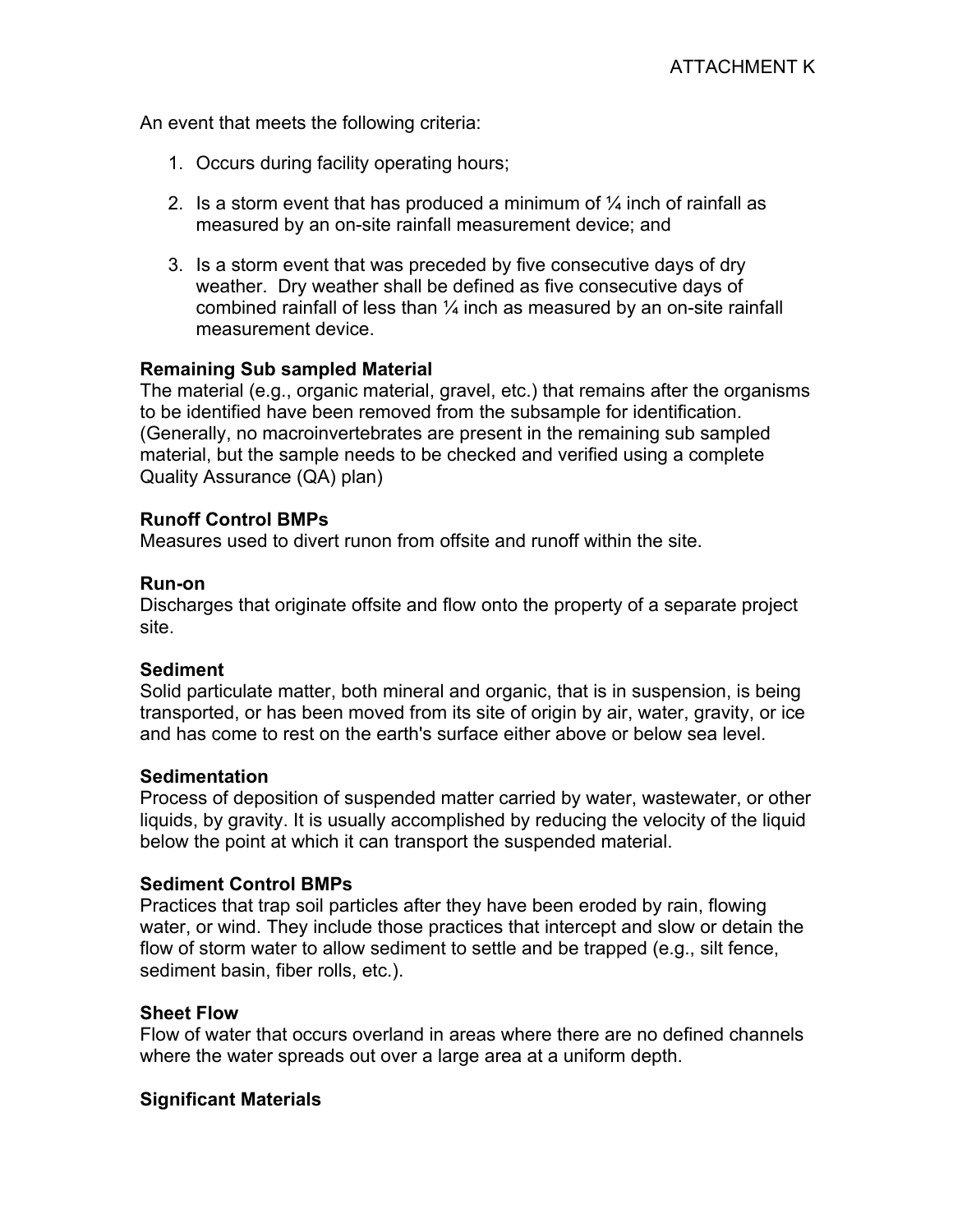Includes, but is not limited to: raw materials; fuels; materials such as solvents, detergents, and plastic pellets; finished materials such as metallic products; raw materials used in food processing or production; hazardous substances designated under Section 101(14) of Comprehensive Environmental Response, Compensation, and Liability Act (CERLCA); any chemical the facility is required to report pursuant to Section 313 of Title III of Superfund Amendments and Reauthorization Act (SARA); fertilizers; pesticides; and waste products such as ashes, slag, and sludge that have the potential to be released with storm water discharges.

# **Significant Spills**

Include, but are not limited to, releases of oil or hazardous substances in excess of reportable quantities under Section 311 of the CWA, 33 U.S.C. § 1311 (see also 40 C.F.R. §§110.10 and 117.21), or Section 102 of the Comprehensive Environmental Response, Compensation and Liability Act of 1980, 42 U.S.C. § 9602 (see also 40 C.F.R. § 302.4).

# **Storm water**

Storm water runoff, snowmelt runoff, and storm water surface runoff and drainage.

# **Storm water discharge associated with industrial activity**

The discharge from any conveyance that is used for collecting and conveying storm water and that is directly related to manufacturing, processing or raw materials storage areas at an industrial plant. The term does not include discharges from facilities or activities excluded from the NPDES program under 40 CFR Part 122. For the categories of industries identified in Attachment A of this General Permit, the term applies.

# **Structural Controls**

Any structural facility designed and constructed to mitigate the adverse impacts of storm water and urban runoff pollution

# **Total Suspended Solids**

The measure of the suspended solids in a water sample includes inorganic substances, such as soil particles and organic substances, such as algae, aquatic plant/animal waste, particles related to industrial/sewage waste, etc. The TSS test measures the concentration of suspended solids in water by measuring the dry weight of a solid material contained in a known volume of a sub-sample of a collected water sample. Results are reported in mg/L.

# **Toxicity**

The adverse response(s) of organisms to chemicals or physical agents ranging from mortality to physiological responses such as impaired reproduction or growth anomalies.